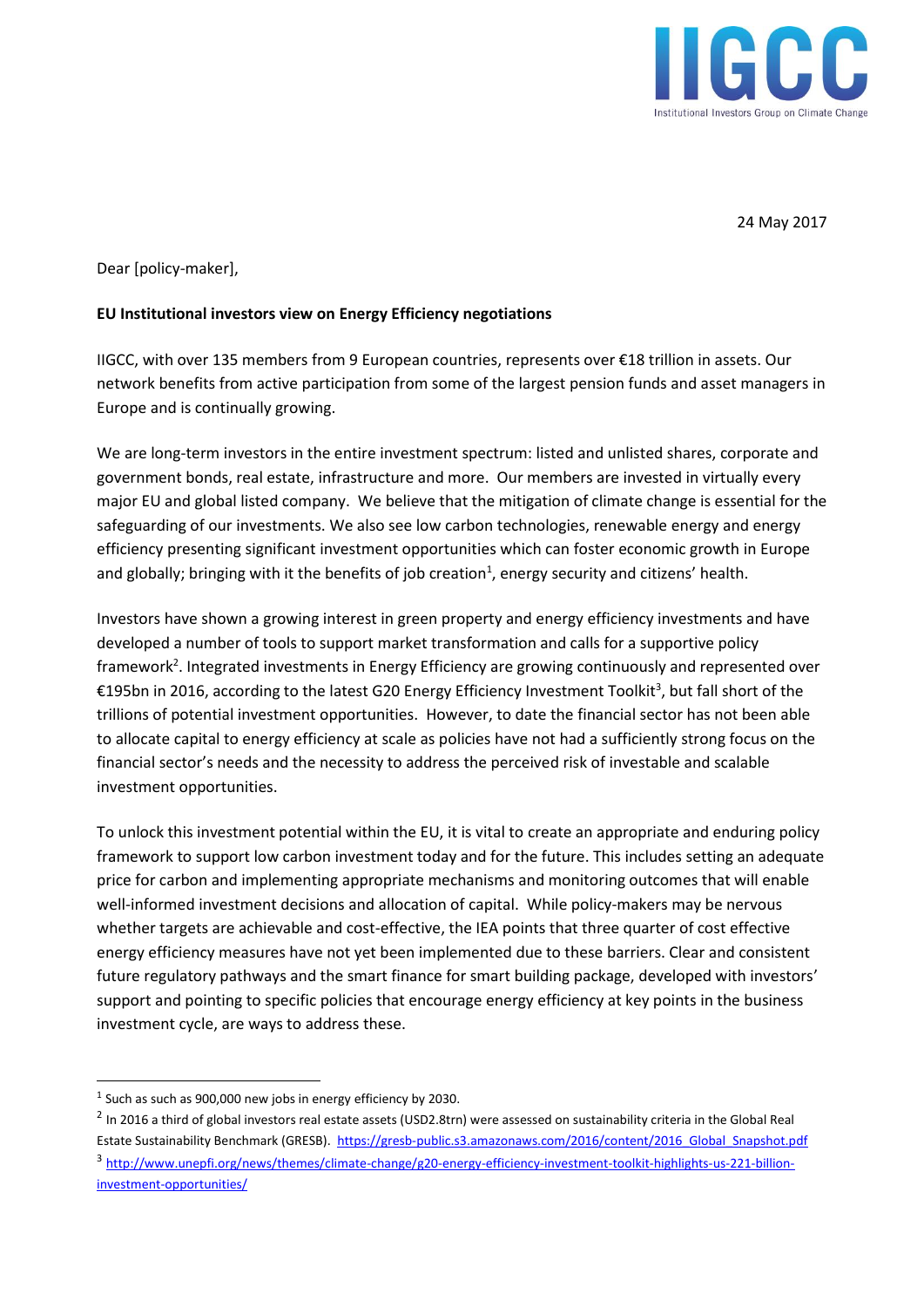EU Institutions and European institutional investors need to work closely together to ensure that the policy signals and incentives are right to attract to the EU a substantial share of the trillions of capital that is required globally to meet the Paris Agreement. Towards this aim, we engaged with DG Energy and other DGs throughout last year on the Energy Union package generally, and in more detail on the Energy Performance of Building (EPBD) and the Energy Efficiency (EED) Directives. See our Policy paper on 'Transforming the sustainability of Europe's building stock' in March 2016.

Although we welcomed the Energy Union Package released in December – in particular the 10 year national energy and action plans under the Governance proposal, and the EPBD long term national renovation strategies – we support greater ambition including a long term decarbonisation objective to 2050 which is aligned with the objectives of the Paris Agreement.

With a view to encouraging positive progress in the on-going negotiations on energy efficiency and with the aim of creating an appropriate regulatory framework, IIGCC members call on EU Member States and the European Parliament to ensure that the Energy Package includes as a minimum the following key elements:

- The Governance proposal for 10-year national energy and climate plans, alongside the EPBD long term national renovation strategies, should be ambitious with a long term decarbonisation objective to 2050 and must contain an investment strategy which includes the role of private finance.
- The 2 years in-depth assessment of progress on national plans must be brought forward before the 2020s to promote early action and send an early signal to investors to ensure action can be taken in time to close any potential gap relative to the target early in the 2020s.
- An at least 30% energy efficiency target which is binding at EU level is essential if EU Member States are to decarbonise swiftly enough to ensure a smooth transition to a low carbon economy.

We are calling for the following practical and technical elements to be included in the EED and EPBD, to ensure investors are enabled to scale up significantly green and energy efficiency investments in their European real estate funds:

- In the EPBD, while we welcome the establishment of an EPC database, we need to go further and ensure the reform of Energy Performance Certificates (EPC) cover design and operational performance. EPCs should be required to evolve to become a common EU electronic dynamic building passport also including an operational 'rate and display' approach that reinforces continuous energy efficiency improvement<sup>4</sup>.
- We support zero energy standards for new public buildings from 2018 and new commercial buildings by 2020 and requirements for deeper and stronger building regulations to retrofit existing public and private buildings. We would welcome a focus on base building operational energy performance which forms the base of most member states building codes, and ensure the development of an EU-

 $\overline{a}$ 

<sup>&</sup>lt;sup>4</sup> "There is little or no correlation between EPC ratings and actual energy performance" A study of 100+ buildings found examples of 'E' rated buildings using less energy per m2 than 'B' rated buildings – the opposite of what is intended (Source: BBP and JLL 2012 [www.betterbuildingspartnership.co.uk/tale-two-buildings](http://www.betterbuildingspartnership.co.uk/tale-two-buildings) )

**Institutional Investors Group on Climate Change Ltd.** Co Registration Number: 7921860 *Tel* +44 (0) 207 520 9310 *Email* [info@iigcc.org](mailto:info@iigcc.org) *Web* [www.iigcc.org](http://www.iigcc.org/)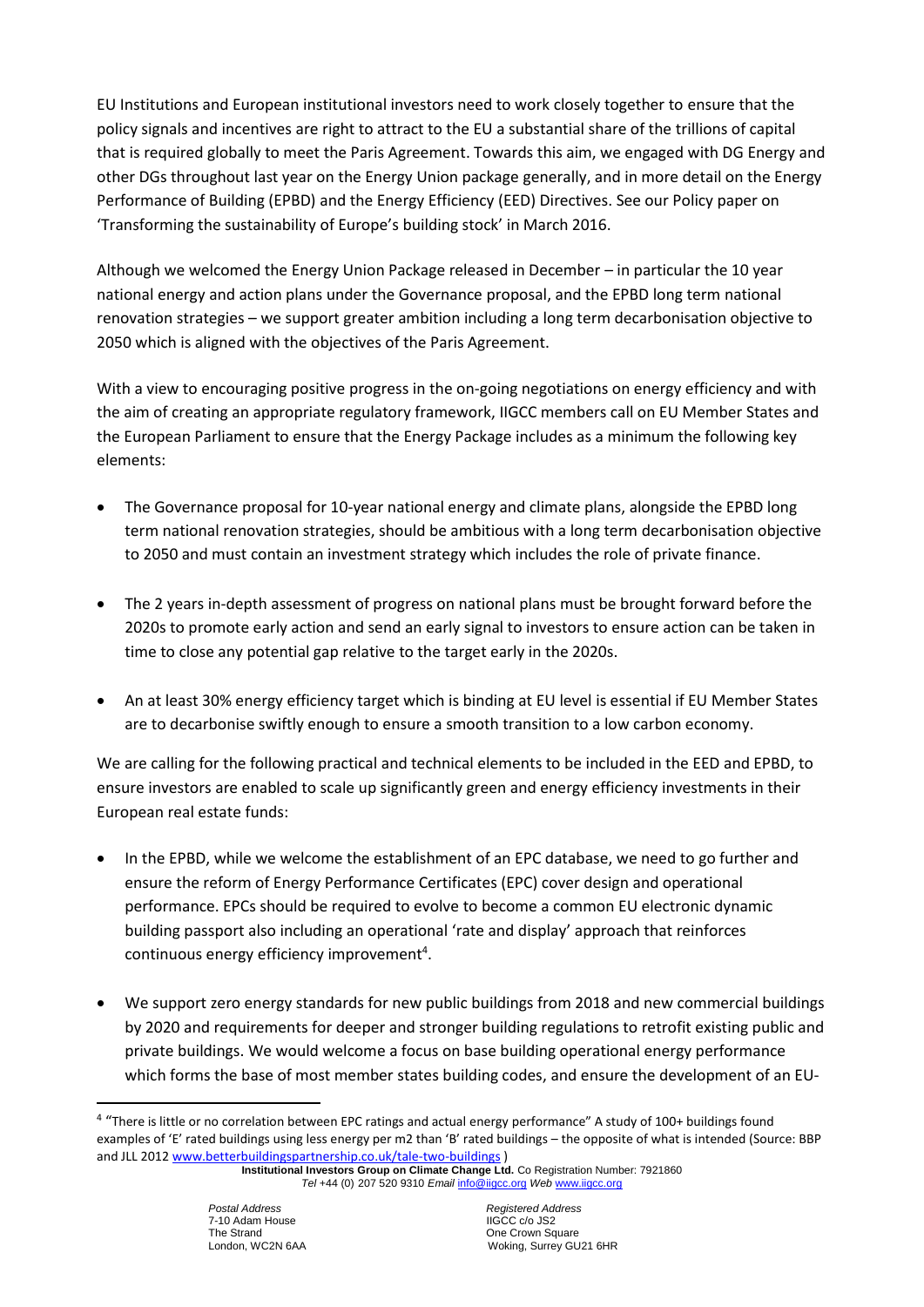wide base building operational rating scheme (as, successfully implemented in Australia) to verify the performance of larger 'nearly zero energy' new buildings.

- In the EED, we support the extension of energy savings obligations for utility companies post 2020 and increasing the obligations beyond the existing level of 1.5% annual improvements in energy efficiency compared to total energy sales. Energy distributors' incentive programmes should be required to measure the actual performance (drawing on smart meter data where available) of their obligation programmes on a portfolio basis, starting with pilots and full implementation by 2025.
- The "Smart Finance for Smart Buildings" initiative is a good development. Investors are committed, as demonstrated in their engagement through the Energy Efficiency Finance Institutions Group to work with EU institutions to support increased leverage of private capital investment in energy efficient real estate. In particular, we support greater technical assistance resources for project development and aggregation, and de-risking work to clarify energy efficiency investment risks.
- Member States should consider assessing the potential for and subsequent implementation of energy retrofit loan repayment programmes through utility bills or property taxes (as per Property Assessed Clean Energy – PACE – in the US, a positive example which has seen rapid growth and use of green bonds).
- The focus on scaling up the deployment of smart metering and on the development of a smartness indicator for buildings are other useful policy measures, but we call on EU institutions to learn from pilot schemes – i.e. those that used residential "pay for performance" incentives and on-bill repayment schemes – to ensure the final EU energy package implements the range of innovative initiatives that smart buildings offer.

We hope that these comments are helpful and look forward to sharing our expertise with you in the future. We welcome any questions or comments you may have.

On behalf of IIGCC

Stephanie Pfeife

**Stephanie Pfeifer** IIGCC CEO Contact: spfeifer@iigcc.org

> **Institutional Investors Group on Climate Change Ltd.** Co Registration Number: 7921860 *Tel* +44 (0) 207 520 9310 *Email* [info@iigcc.org](mailto:info@iigcc.org) *Web* [www.iigcc.org](http://www.iigcc.org/)

7-10 Adam House<br>The Strand The Strand Communication of the Strand Communication of the Strand Communication of the Strand Communication of the Strand Communication of the Strand Communication of the Strand Communication of the Strand Communication o

*Postal Address**Registered Address* London, WC2N 6AA Woking, Surrey GU21 6HR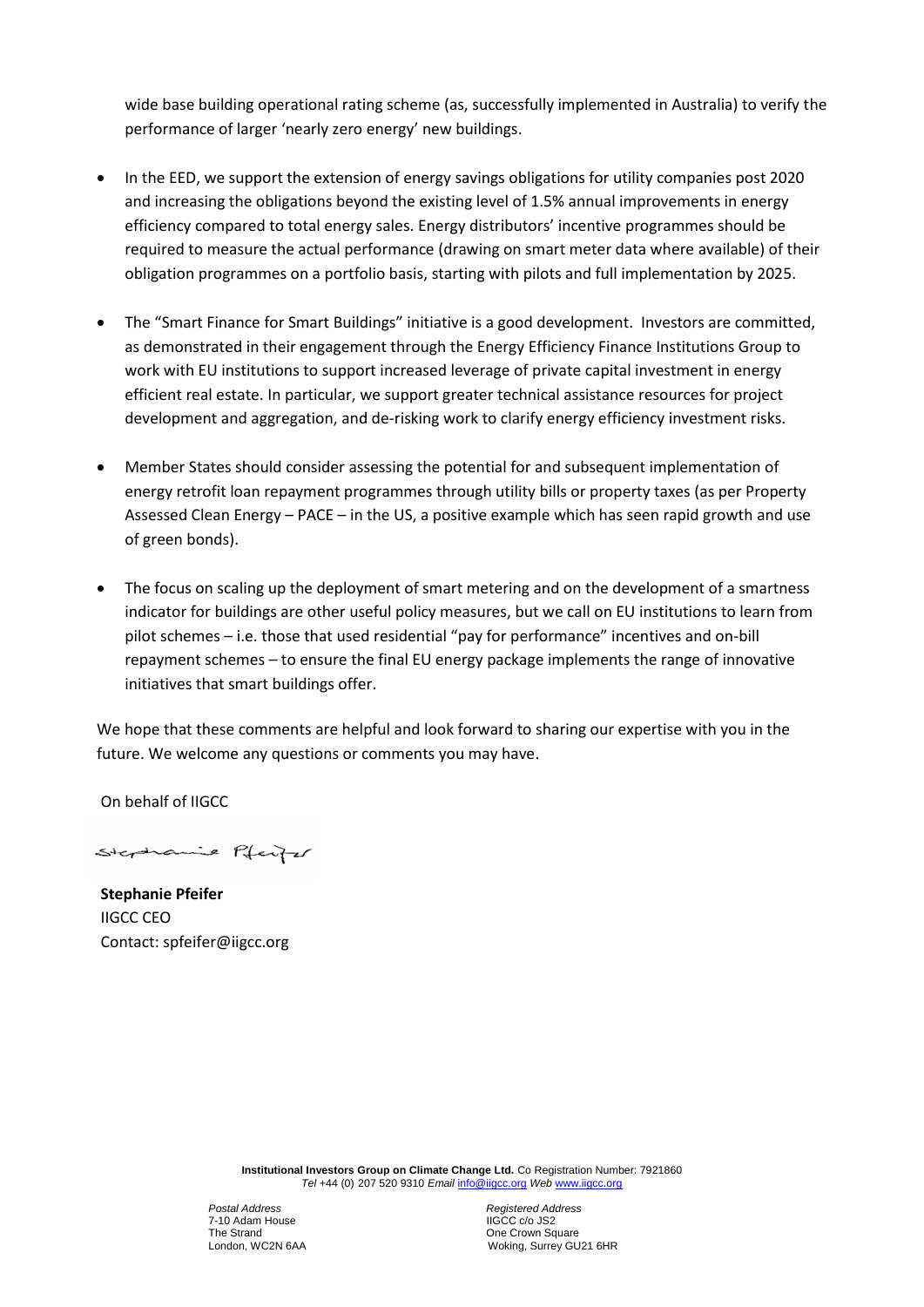## **IIGCC Membership May 2017**

Aegon Alianz GI Amundi Asset Management AP1 (First Swedish National Pension Fund) AP2 (Second Swedish National Pension Fund) AP3 (Third Swedish National Pension Fund) AP4 (Fourth Swedish National Pension Fund) AP7 (Seventh Swedish National Pension Fund) APG Asset Management ATP Aviva Investors AXA Group Baillie Gifford & Co BBC Pension Trust Bedfordshire Pension Fund BlackRock BMO Global Asset Management BNP Paribas Asset Management BT Pension Scheme Caisse des Dépôts CB Richard Ellis CCLA Investment Management Central Finance Board of the Methodist Church CF Partners (UK) LLP Church Commissioners for England The Church of England Pensions Board Church of Sweden Climate Change Capital Danske Bank Deutsche Asset Management DIP Dragon Capital Group Ltd. Earth Capital Partners Edentree Investment Management Environment Agency Pension Fund Environmental Technologies Fund ERAFP First State Investments Fonds de Réserve pour les Retraites (FRR)

Generation Investment Management LLP Greater Manchester Pension Fund Guardian Media Group Plc Hartree Partners Henderson Global Investors Hermes Investment Management **HgCapital** HSBC Investments HSBC Bank Pension Trust (UK) Limited Impax Asset Management Inflection Point Capital Management Insight Investment Janus Capital International JOEP Joseph Rowntree Charitable Trust JP Morgan Asset Management Kempen Capital Management Kent County Council Pension Fund Kleinwort Benson Investors La Banque Postale Lægernes Pension Legal & General Investment Management London Borough of Islington Pension Fund London Borough of Newham Pension Fund London Pensions Fund Authority Low Carbon Ltd M&G Real Estate Marguerite Advisor S.A. Mayfair Capital Investment Management Mercer Global Investments Europe Limited Merseyside Pension Fund Mirova Mistra Mn Services MPC Capital National Employment Savings Trust (NEST) NextEnergy Capital Ltd Nordea Investment Funds Northern Trust Asset Management

OFI Asset Management Ohman OU Endowment Management (OUem) PBU PenSam PensionDanmark The Pensions Trust PFA Pension PGGM Investments Pictet Asset Management PKA Railpen Investments Rathbone Greenbank Investments Robeco Royal London Asset Management Russell Investments Sampension Sarasin & Partners LLP South Yorkshire Pensions Authority Stratchclyde Pension Fund Tellus Mater Foundation Temporis Capital Unipension Fondsmæglerselskab A/S Universities Superannuation Scheme Univest Company (Unilever PF) Wermuth Asset Management West Midlands Metropolitan Authorities Pension Fund West Yorkshire Pension Fund WHEB Group \**The Church Investors Group joint members (all less than £1bn AUM):* Archbishops' Council Baptist Union of Great Britain Barrow Cadbury Trust BMS World Mission Charles Plater Trust Christian Aid Church of Scotland CIG South Africa Diocese of Salfor Diocese of Westminster Friends Provident Foundation Heart of England Baptist Association Jesuits in Britain

**Institutional Investors Group on Climate Change Ltd.** Co Registration Number: 7921860 *Tel* +44 (0) 207 520 9310 *Email* [info@iigcc.org](mailto:info@iigcc.org) *Web* [www.iigcc.org](http://www.iigcc.org/)

7-10 Adam House<br>The Strand The Strand<br>
1991 London, WC2N 6AA<br>
2001 Woking, Surrey GU

*Postal Address**Registered Address* Woking, Surrey GU21 6HR